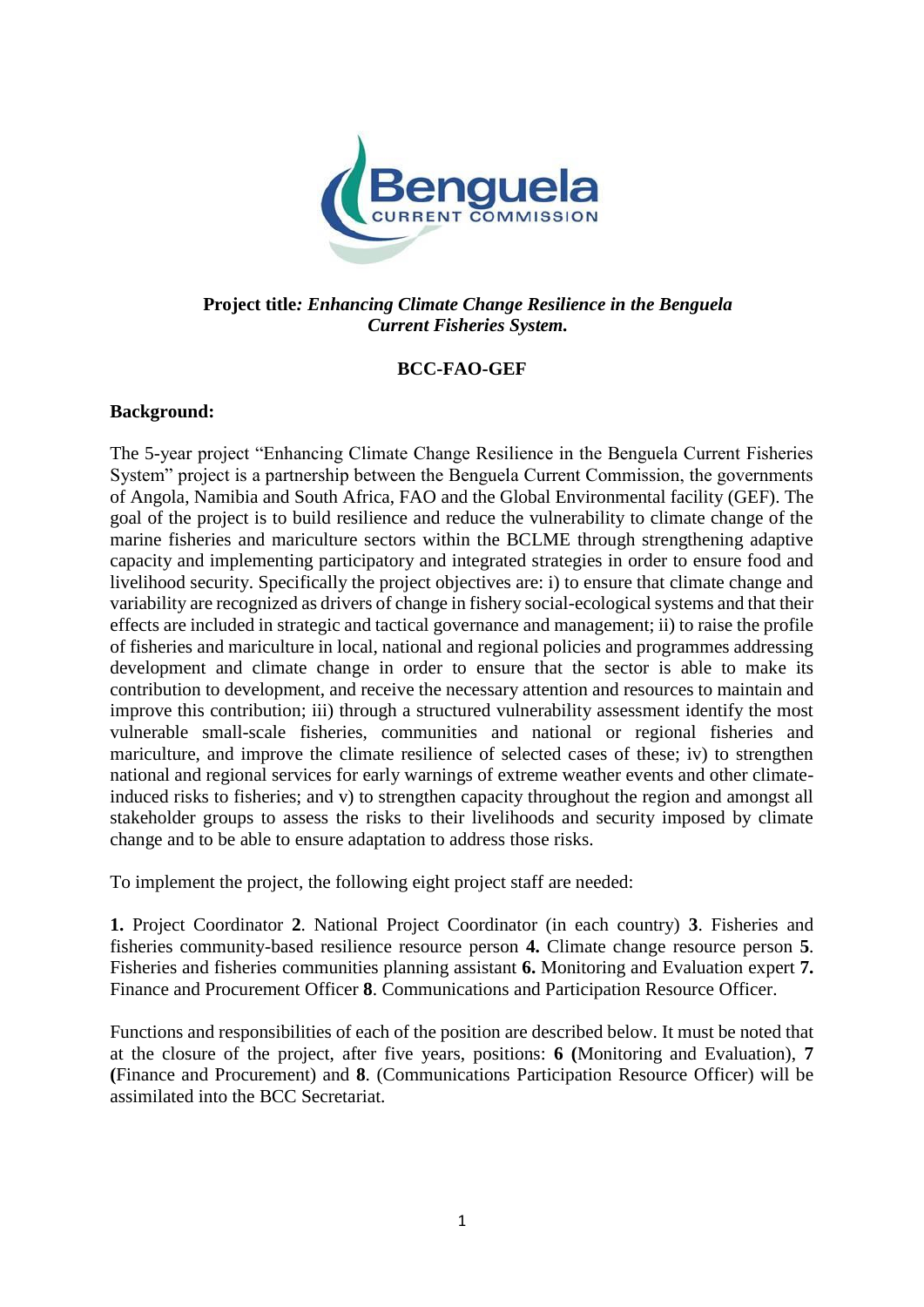#### **1. PROJECT COORDINATOR**

#### **Background:**

The 5-year project "Enhancing Climate Change Resilience in the Benguela Current Fisheries System" project is a partnership between the Benguela Current Commission, the governments of Angola, Namibia and South Africa, FAO and the Global Environmental facility (GEF). The goal of the project is to build resilience and reduce the vulnerability to climate change of the marine fisheries and mariculture sectors within the BCLME through strengthening adaptive capacity and implementing participatory and integrated strategies in order to ensure food and livelihood security. Specifically the project objectives are: i) to ensure that climate change and variability are recognized as drivers of change in fishery social-ecological systems and that their effects are included in strategic and tactical governance and management; ii) to raise the profile of fisheries and mariculture in local, national and regional policies and programmes addressing development and climate change in order to ensure that the sector is able to make its contribution to development, and receive the necessary attention and resources to maintain and improve this contribution; iii) through a structured vulnerability assessment identify the most vulnerable small-scale fisheries, communities and national or regional fisheries and mariculture, and improve the climate resilience of selected cases of these; iv) to strengthen national and regional services for early warnings of extreme weather events and other climateinduced risks to fisheries; and v) to strengthen capacity throughout the region and amongst all stakeholder groups to assess the risks to their livelihoods and security imposed by climate change and to be able to ensure adaptation to address those risks.

#### **Functions and responsibilities:**

The Project Coordinator will work under the general supervision of the Executive Secretary of the Benguela Current Commission and in close collaboration with the FAO Sub-regional Coordinator in the Sub-regional Office for Southern Africa, the FAO Lead Technical Officer and Unit and the FAO-GEF Coordination Unit in the Investment Centre in Rome (TCID), and will report to the Project Steering Committee. He or she will have the following responsibilities and functions:

- 1. Designs and conducts activities to support adaptation planning and implementation within the Benguela Current fisheries, aquaculture and dependent communities as well as the provision of technical/policy advice and expertise as far as within the scope of the project;
- 2. Overall technical and administrative supervision and coordination of the project;
- 3. Oversight of the financial management of the project
- 4. Guide and backstop project partners and staff of their technical duties of the project's components;
- 5. Supervise the preparation of and edit technical papers for discussion and publications on project topics and contribute to publication of manuals, case studies and guidelines associated with the project;
- 6. Manage and supervise human resources allocated to the Project Implementation Unit (PIU)
- 7. Supervise and support in mentoring and identifying training opportunities for project staff;
- 8. Act as the Secretary for all Project Steering Committee (PSC) meetings and activities, including preparation of documents and reports;
- 9. Work closely with the Project's partners and develop and maintain regular contacts and collaborations with them;
- 10. Ensure incorporation of the different stakeholder perspectives and relevant human and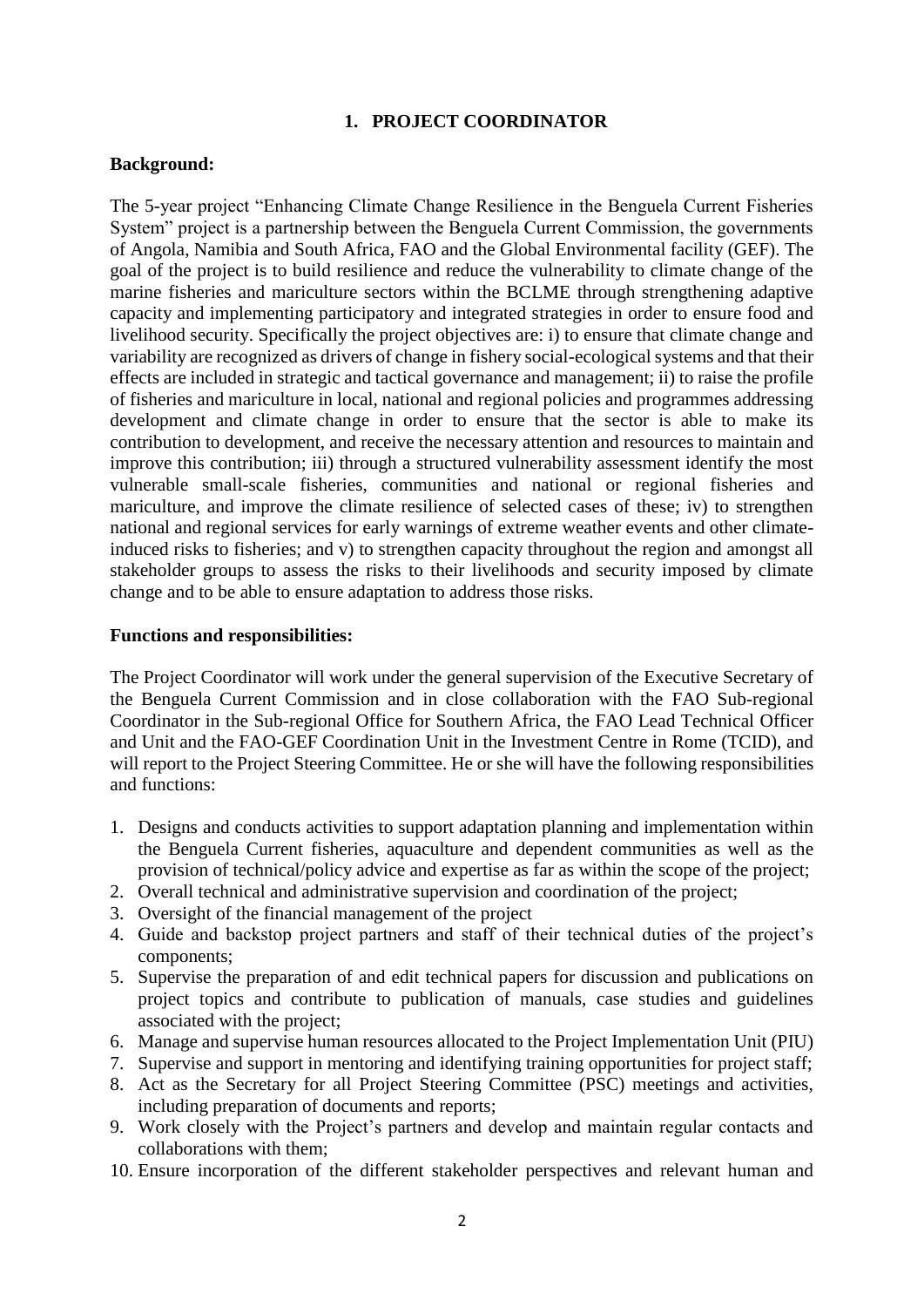environmental interactions in planning and implementation of the project's components and sub-components;

- 11. Establish working relations with appropriate national, sub regional and regional agencies and groups in participating countries to ensure effective implementation of project supported activities at the national and regional level;
- 12. Coordinate the design of a project monitoring and evaluation system and exercise overall management responsibility of the regular monitoring and review of the execution of the components and subcomponents;
- 13. Ensure preparation and submission of Annual Work Plans as well as the project's financial and technical reports as required;
- 14. Represent the project in relevant meetings and conferences and facilitate coordination and integration where appropriate and beneficial to the achievement of the Project's objectives;
- 15. Maintain overall responsibility for proposals and bidding documents, terms of reference and performance contracts for consultants hired under the responsibility of the PMU; and
- 16. Perform other related duties as required.

## **Minimum Requirements:**

- 1. A post-graduate degree in fisheries or natural resource management, economics or a relevant social or natural science;
- 2. At least 7 years professional experience in the marine, coastal or fisheries sectors and/or climate change, including a minimum of 2 years of relevant experience with climate change adaptation
- 3. Solid and demonstrated understanding of the management and governance aspects of the field of fisheries and the marine environment, including climate change and variability;
- 4. A minimum of seven years of demonstrated experience in the management of large-scale projects;
- 5. Proven capacity to work with and establish working relationships with medium to highlevel government and non-government representatives across sectors and disciplines;
- 6. Proven capacity as a team leader and team builder;
- 7. Experience in preparing project technical and financial reports for international donors; and
- 8. Excellent speaking and writing skills of one of the official languages (Portuguese/English) is a requirement and a working knowledge of the other official language of the Commission is desirable.
- 9. Experience working in the Benguela Current LME area would be advantage.

#### **Location**: Swakopmund, Namibia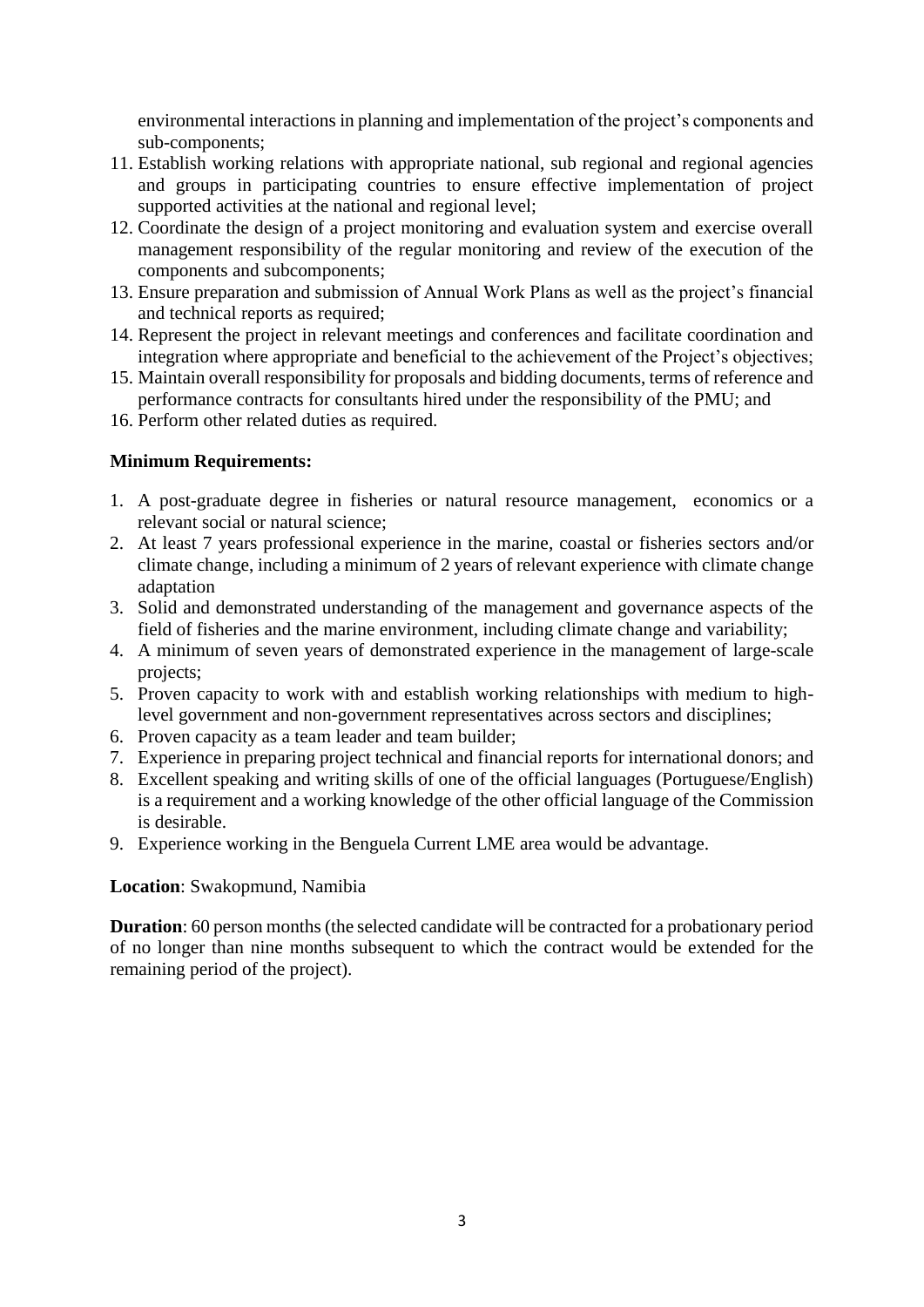### **2. National Project Coordinator (one in each country)**

### **Background:**

The 5-year project "Enhancing Climate Change Resilience in the Benguela Current Fisheries System" project is a partnership between the Benguela Current Commission, the governments of Angola, Namibia and South Africa, FAO and the Global Environmental facility (GEF). The goal of the project is to build resilience and reduce the vulnerability to climate change of the marine fisheries and mariculture sectors within the BCLME through strengthening adaptive capacity and implementing participatory and integrated strategies in order to ensure food and livelihood security. Specifically the project objectives are: i) to ensure that climate change and variability are recognized as drivers of change in fishery social-ecological systems and that their effects are included in strategic and tactical governance and management; ii) to raise the profile of fisheries and mariculture in local, national and regional policies and programmes addressing development and climate change in order to ensure that the sector is able to make its contribution to development, and receive the necessary attention and resources to maintain and improve this contribution; iii) through a structured vulnerability assessment identify the most vulnerable small-scale fisheries, communities and national or regional fisheries and mariculture, and improve the climate resilience of selected cases of these; iv) to strengthen national and regional services for early warnings of extreme weather events and other climateinduced risks to fisheries; and v) to strengthen capacity throughout the region and amongst all stakeholder groups to assess the risks to their livelihoods and security imposed by climate change and to be able to ensure adaptation to address those risks.

#### **Functions and responsibilities:**

The National Coordinator will work under the supervision of the Project Coordinator and in close collaboration with the Project Implementation Unit, the lead technical agency and the project focal point in their assigned country. He or she will have the following responsibilities and functions:

Each county will have a national coordinator at the fisheries and mariculture government department who, under the supervision of the Project Coordinator, will be responsible for the project implementation and coordination in his or her country of assignment and who will work in conjunction with the BCC project implementation unit. He or she will have the following responsibilities and functions:

- 1. Represent the Project Coordinator and the project in the assigned country;
- 2. Supervise the Fisheries and fisheries communities adaptation planning assistant;
- 3. Monitor and oversee all aspects of project implementation in the assigned country;
- 4. Work closely with the Project's partners in the assigned country and develop and maintain regular contacts and collaborations with them;
- 5. Establish working relations with appropriate national, sub regional and regional agencies and groups in the assigned country to ensure effective implementation of project supported activities at the national level;
- 6. Represent the project in relevant meetings and conferences at the national and regional levels and facilitate coordination and integration where appropriate beneficial to the achievement of the Project's objectives;
- 7. Prepare 6-monthly national level progress reports;
- 8. Assistance in the preparation of annual workplans at national level;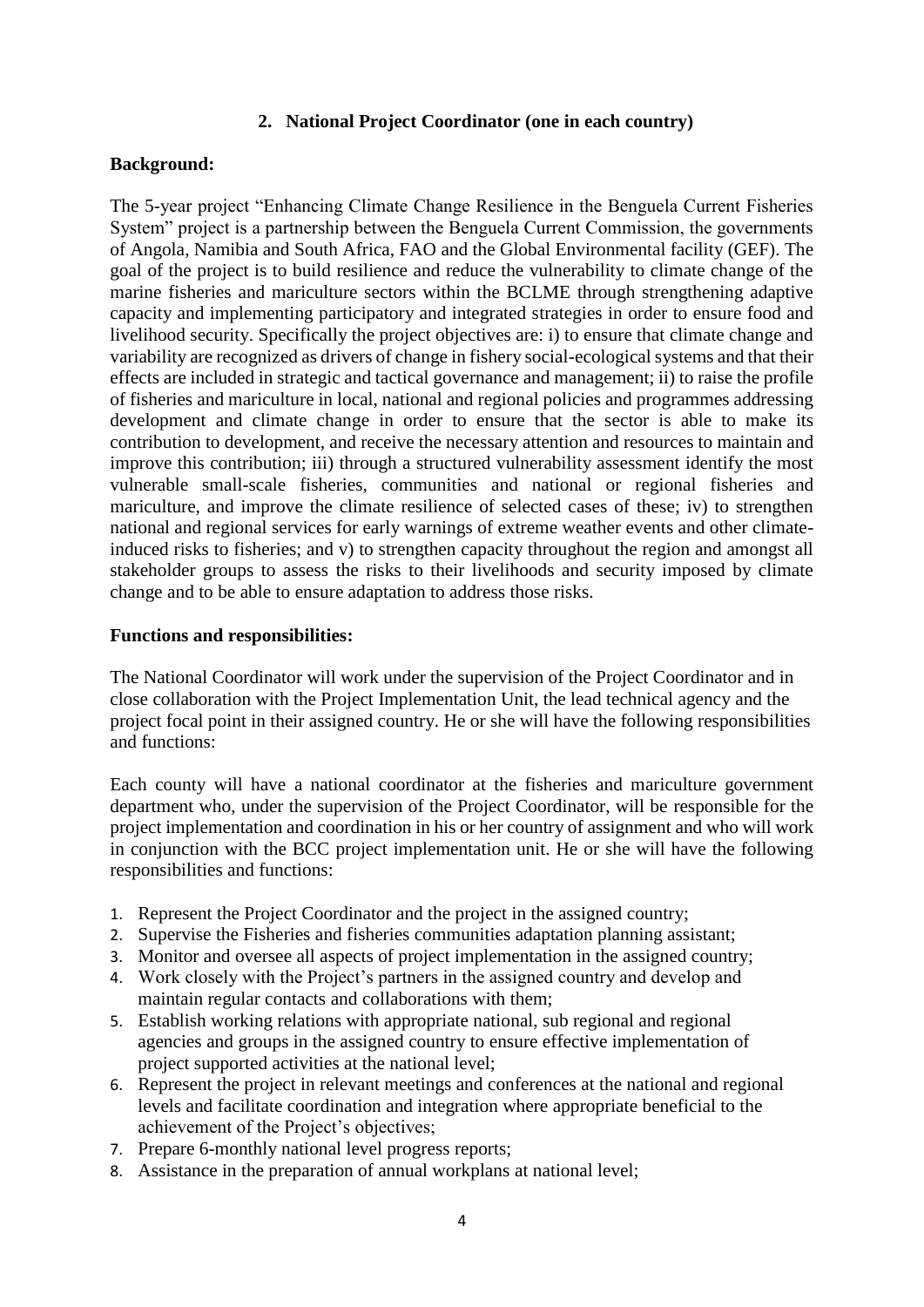9. Perform other related duties as required.

## **Minimum Requirements:**

- 1. A post-graduate degree in fisheries, natural resource management, economics or a relevant social or natural science;
- 2. At least 5 years professional experience in the marine and coastal sectors and/or climate change adaptation;
- 3. Solid and demonstrated understanding of the management and governance aspects of the field of fisheries and the marine environment, including climate change and variability;
- 4. Proven capacity to work with and establish working relationships with medium to highlevel government and non-government representatives;
- 5. Proven capacity as a team leader and team builder in developed and developing countries;
- 6. Experience in preparing project technical and financial reports for national and international donors;
- 7. Excellent speaking and writing skills of one of the official languages (Portuguese/English) is a requirement and a working knowledge of the other official language of the Commission is desirable;
- 8. Experience working in the Benguela Current LME area would be advantage.

**Location**: 3 positions, one each in Luanda, Angola; Swakopmund, Namibia; and Cape Town South Africa.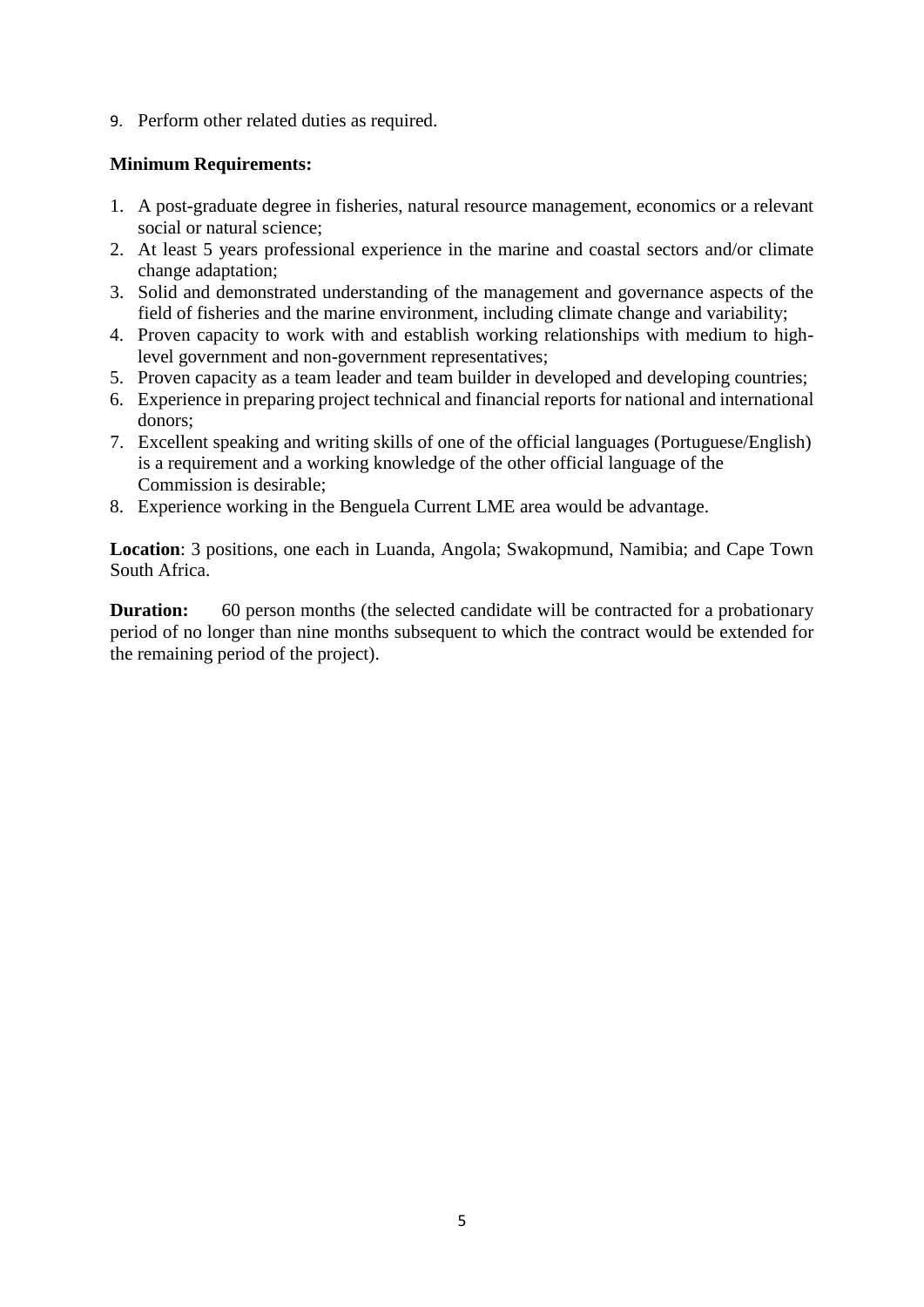## **3. Fisheries and fisheries communities adaptation planning assistant (National Consultant, one position to be based in each country)**

## **Background:**

The 5-year project "Enhancing Climate Change Resilience in the Benguela Current Fisheries System" project is a partnership between the Benguela Current Commission, the governments of Angola, Namibia and South Africa, FAO and the Global Environmental facility (GEF). The goal of the project is to build resilience and reduce the vulnerability to climate change of the marine fisheries and mariculture sectors within the BCLME through strengthening adaptive capacity and implementing participatory and integrated strategies in order to ensure food and livelihood security. Specifically the project objectives are: i) to ensure that climate change and variability are recognized as drivers of change in fishery social-ecological systems and that their effects are included in strategic and tactical governance and management; ii) to raise the profile of fisheries and mariculture in local, national and regional policies and programmes addressing development and climate change in order to ensure that the sector is able to make its contribution to development, and receive the necessary attention and resources to maintain and improve this contribution; iii) through a structured vulnerability assessment identify the most vulnerable small-scale fisheries, communities and national or regional fisheries and mariculture, and improve the climate resilience of selected cases of these; iv) to strengthen national and regional services for early warnings of extreme weather events and other climateinduced risks to fisheries; and v) to strengthen capacity throughout the region and amongst all stakeholder groups to assess the risks to their livelihoods and security imposed by climate change and to be able to ensure adaptation to address those risks.

## **Functions and responsibilities:**

The fisheries and fisheries planning assistant will work under the general supervision of the Project Coordinator and the direct supervision of the Country Coordinator in their country of assignment. He or she will have the following responsibilities and functions:

- 1. Assist the National Coordinator in the assigned country in all aspects related to his or her responsibilities including:
	- a. Provision of support in all aspects of project implementation;
	- b. Undertaking and assisting the Project's partners in undertaking project activities and, under supervision of the National Coordinator, developing and maintaining regular contacts and collaborations with them;
	- c. Support or, where requested, represent the National Coordinator in relevant meetings and conferences in the assigned country and facilitate coordination and integration to assist in the achievement of the Project's objectives;
	- d. Assist in collecting data and information relevant to monitoring and evaluation of progress in the project;
	- e. Assist in reporting on project meetings, workshops and other activities as required.
	- f. Assistance in the preparation of annual workplans
- 2. Perform other related duties as required.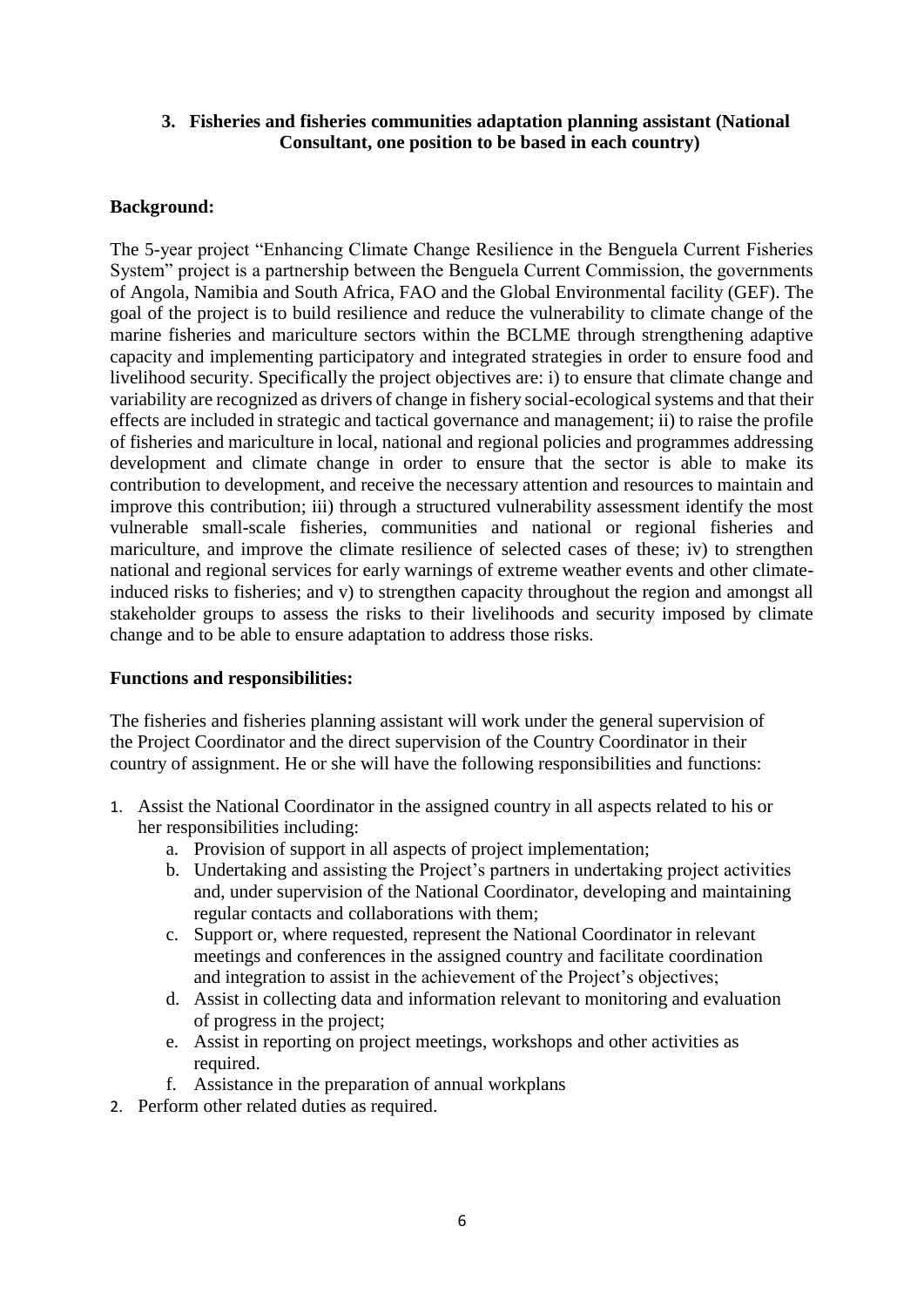- 1. A post-graduate degree in fisheries, natural resource management, economics or a relevant social or natural science;
- 2. Demonstrated interest in a career in the marine, coastal or fisheries sectors;
- 3. Demonstrated understanding of the management and governance aspects of the field of fisheries and the marine environment, including climate change and variability;
- 4. Capacity to work with and establish working relationships with project partners;
- 5. Good writing skills in English (and Portuguese for the Professional based in Angola) of a standard high enough to be able to write project technical and monitoring reports;
- 6. Ability to work with people from diverse backgrounds and disciplines;
- 7. Experience working in the Benguela Current LME area would be advantage.

**Location**: 3 positions, one each in Luanda, Angola; Swakopmund, Namibia; and Cape Town, South Africa.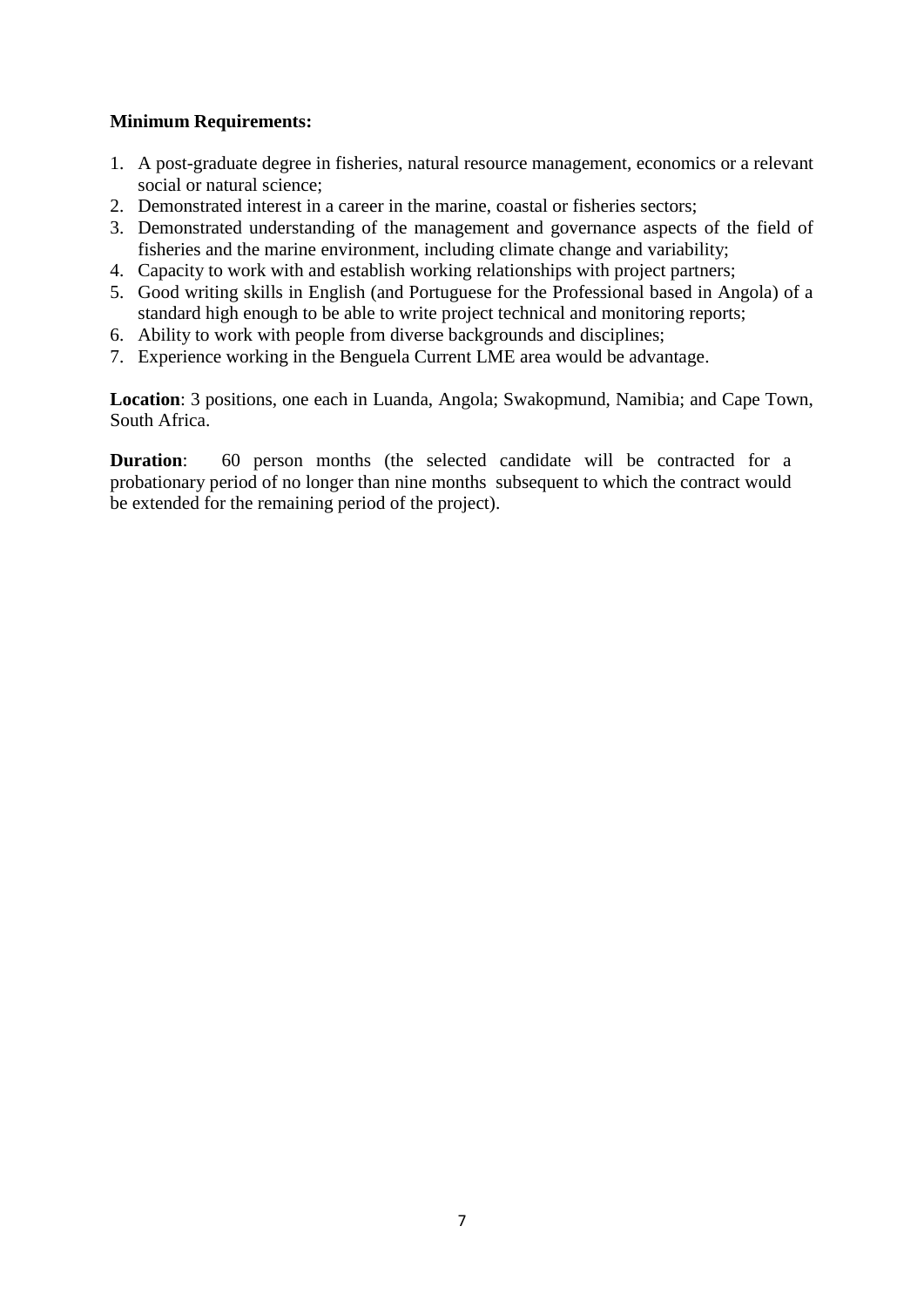### **4. Climate change resource person**

### **Background:**

The 5-year project "Enhancing Climate Change Resilience in the Benguela Current Fisheries System" project is a partnership between the Benguela Current Commission, the governments of Angola, Namibia and South Africa, FAO and the Global Environmental facility (GEF). The goal of the project is to build resilience and reduce the vulnerability to climate change of the marine fisheries and mariculture sectors within the BCLME through strengthening adaptive capacity and implementing participatory and integrated strategies in order to ensure food and livelihood security. Specifically the project objectives are: i) to ensure that climate change and variability are recognized as drivers of change in fishery social-ecological systems and that their effects are included in strategic and tactical governance and management; ii) to raise the profile of fisheries and mariculture in local, national and regional policies and programmes addressing development and climate change in order to ensure that the sector is able to make its contribution to development, and receive the necessary attention and resources to maintain and improve this contribution; iii) through a structured vulnerability assessment identify the most vulnerable small-scale fisheries, communities and national or regional fisheries and mariculture, and improve the climate resilience of selected cases of these; iv) to strengthen national and regional services for early warnings of extreme weather events and other climateinduced risks to fisheries; and v) to strengthen capacity throughout the region and amongst all stakeholder groups to assess the risks to their livelihoods and security imposed by climate change and to be able to ensure adaptation to address those risks.

#### **Functions and responsibilities:**

The Climate change resource person will work under the direct supervision of the Project Coordinator. He or she will have the following responsibilities and functions:

- 1. Assist in the development and implementation of vulnerability assessments of Benguela fisheries and fisheries-communities and support the analysis and communication of assessment methodologies and results;
- 2. Support in the identification and implementation of climate resilience and adaptation options relevant to Benguela fisheries, aquaculture and dependent communities;
- 3. Support the development of climate change adaptation best practices guidance and documentation for the region;
- 4. Provide support to the Project Coordinator and the PIU in all aspects of project implementation including:
	- a. Assistance in the organization and implementation of meetings and activities, including preparation of documents and the reports;
	- b. Undertaking and assisting the Project's partners in undertaking project activities and liaising with the Project's partners under the supervision of the Project Coordinator;
	- c. Collecting data and information and compiling reports for the project monitoring system;
	- d. Assistance in preparation of Annual Work Plans and technical reports as required;
- 5. Perform other related duties as required.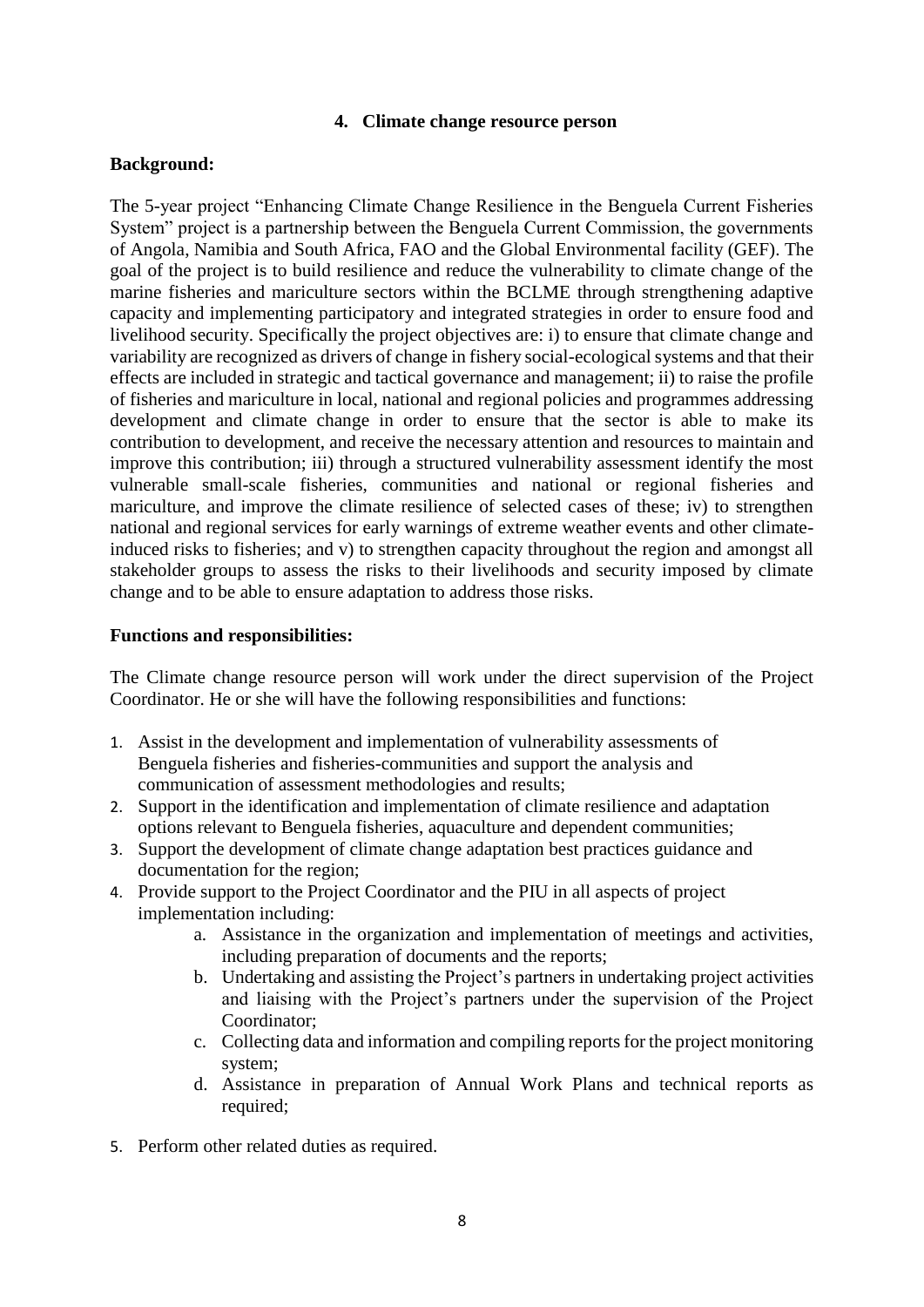- 1. A post-graduate degree in climate change and sustainable development, environmental risk management or other relevant areas;
- 2. Demonstrated interest in a career in the marine, coastal or climate change adaptation sectors;
- 3. Demonstrated understanding of climate change vulnerability assessments and adaptation planning and implementation methodologies and processes;
- 4. Capacity to work with and establish working relationships with project partners and fisheries communities;
- 5. Good writing skills in of a standard high enough to be able to write project technical and financial reports; and
- 6. Ability to work with people from diverse backgrounds and very good communication skills in English or Portuguese
- 7. Excellent speaking and writing skills of one of the official languages (Portuguese/English) is a requirement and a working knowledge of the other official language of the Commission is desirable.
- 8. Experience working in the Benguela Current LME area would be advantages.

### **Location**: Swakopmund, Namibia.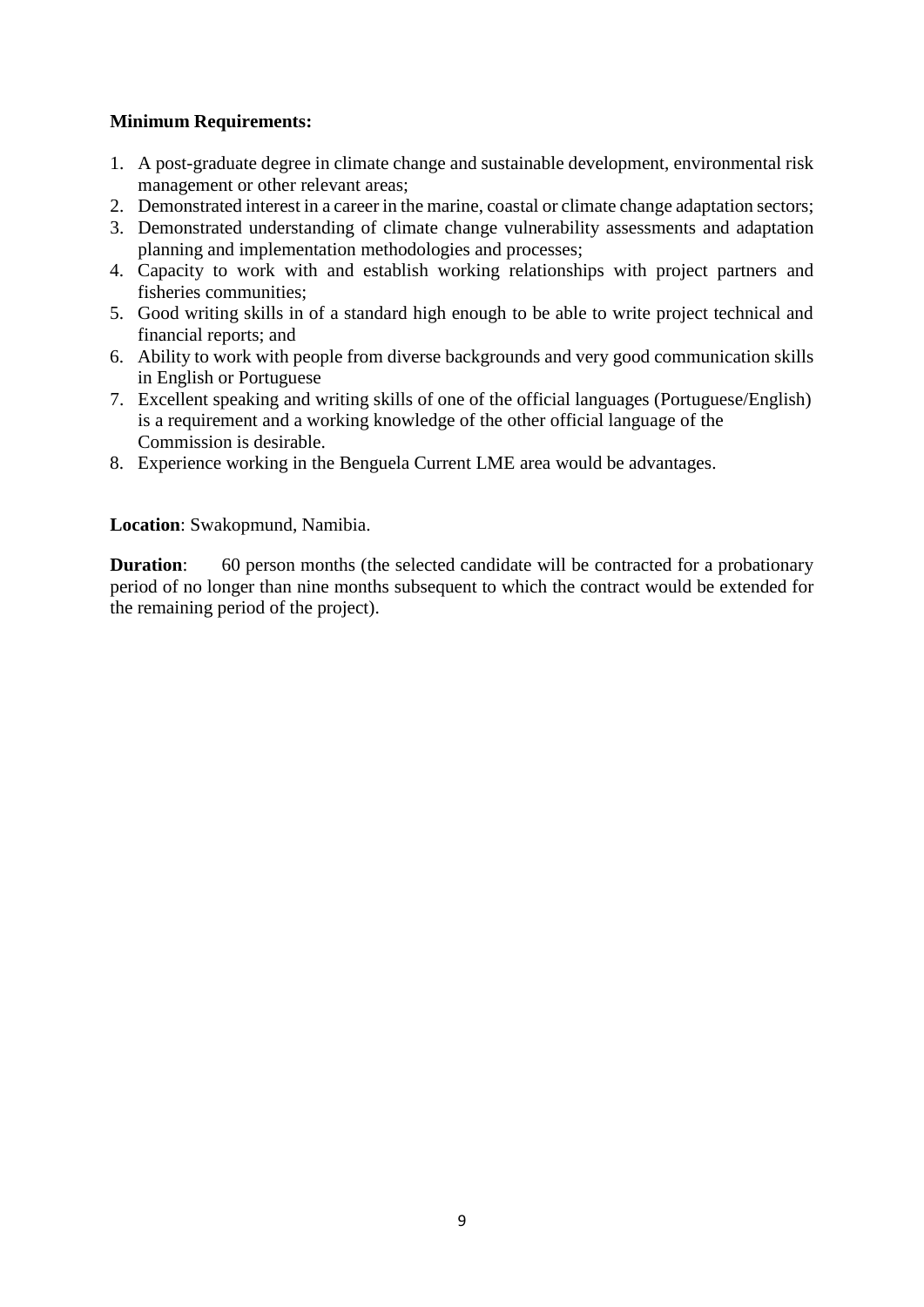### **5. Fisheries and fisheries community-based resilience resource person**

## **Background:**

The 5-year project "Enhancing Climate Change Resilience in the Benguela Current Fisheries System" project is a partnership between the Benguela Current Commission, the governments of Angola, Namibia and South Africa, FAO and the Global Environmental facility (GEF). The goal of the project is to build resilience and reduce the vulnerability to climate change of the marine fisheries and mariculture sectors within the BCLME through strengthening adaptive capacity and implementing participatory and integrated strategies in order to ensure food and livelihood security. Specifically the project objectives are: i) to ensure that climate change and variability are recognized as drivers of change in fishery social-ecological systems and that their effects are included in strategic and tactical governance and management; ii) to raise the profile of fisheries and mariculture in local, national and regional policies and programmes addressing development and climate change in order to ensure that the sector is able to make its contribution to development, and receive the necessary attention and resources to maintain and improve this contribution; iii) through a structured vulnerability assessment identify the most vulnerable small-scale fisheries, communities and national or regional fisheries and mariculture, and improve the climate resilience of selected cases of these; iv) to strengthen national and regional services for early warnings of extreme weather events and other climateinduced risks to fisheries; and v) to strengthen capacity throughout the region and amongst all stakeholder groups to assess the risks to their livelihoods and security imposed by climate change and to be able to ensure adaptation to address those risks.

### **Functions and responsibilities:**

The Fisheries and community-based resilience resource person will work under the direct supervision of the Project Coordinator. He or she will have the following responsibilities and functions:

- 1. Assist in the development and implementation of vulnerability assessments of Benguela fisheries and fisheries-communities and support the analysis and communication of assessment methodologies and results;
- 2. Support in the identification and implementation of climate resilience and adaptation options relevant to Benguela fisheries and dependent communities;
- 3. Support the development of climate change adaptation best practices guidance and documentation for the region;
- 4. Provide support to the Project Coordinator and the PIU in all aspects of project implementation including:
	- a. Assistance in the organization and implementation of meetings and activities, including preparation of documents and the reports;
	- b. Undertaking and assisting the Project's partners in undertaking project activities and liaising with the Project's partners under the supervision of the Project Coordinator;
	- c. Collecting data and information and compiling reports for the project monitoring system;
	- d. Assistance in preparation of Annual Work Plans and technical reports as required;
- 5. Perform other related duties as required.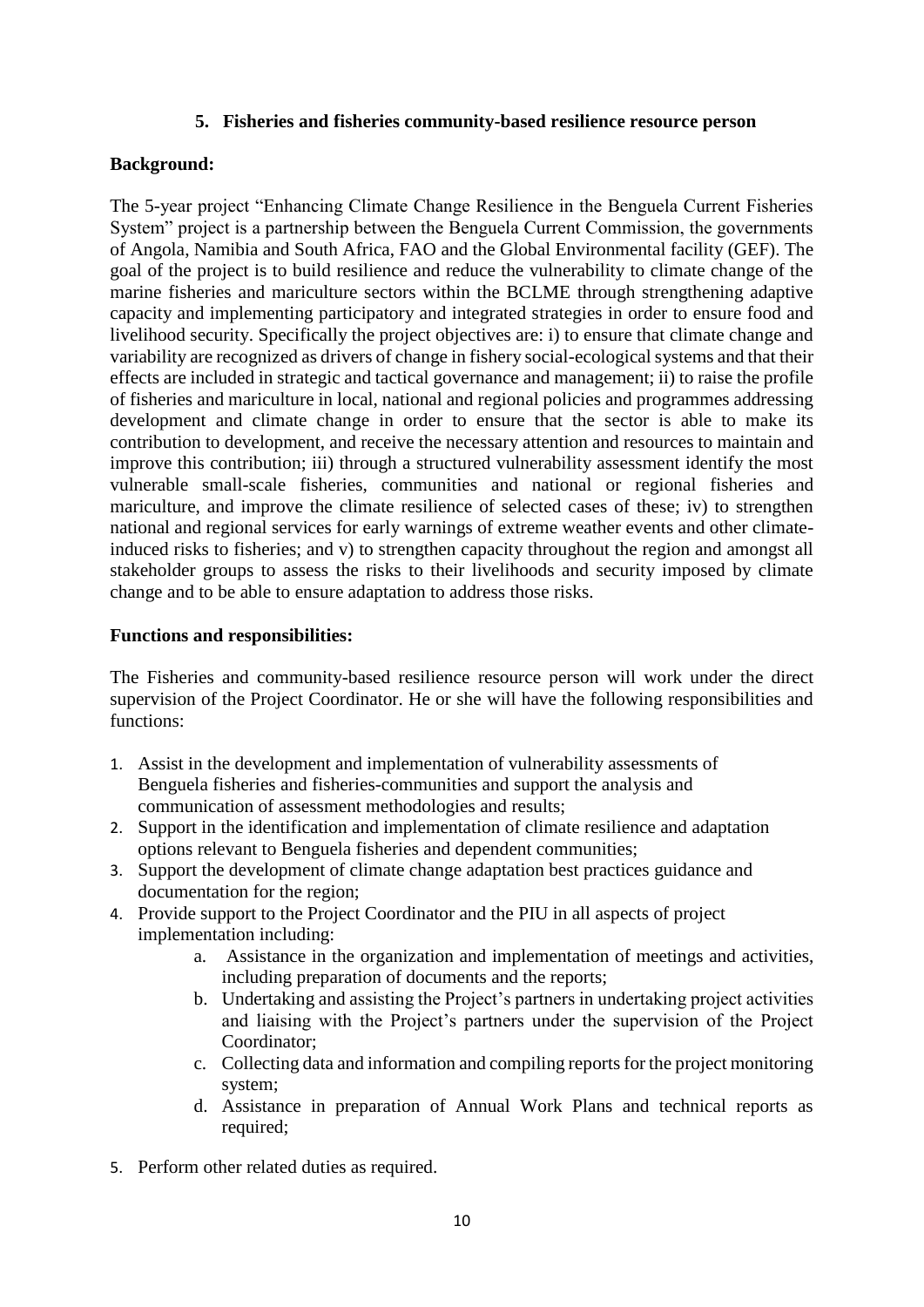- 1. A post-graduate degree in fisheries, aquaculture or other relevant areas;
- 2. Demonstrated interest in a career in the marine, fisheries or climate change adaptation sector;
- 3. Demonstrated understanding of the management and governance aspects of the field of fisheries, including climate change and variability;
- 4. Capacity to work with and establish working relationships with project partners and fisheries communities;
- 5. Good writing skills in of a standard high enough to be able to write project technical and financial reports; and
- 6. Ability to work with people from diverse backgrounds
- 7. Excellent speaking and writing skills of one of the official languages (Portuguese/English) is a requirement and a working knowledge of the other official language of the Commission is desirable.
- 8. Experience working in the Benguela Current LME area would be advantages.

**Location:** Swakopmund, Namibia.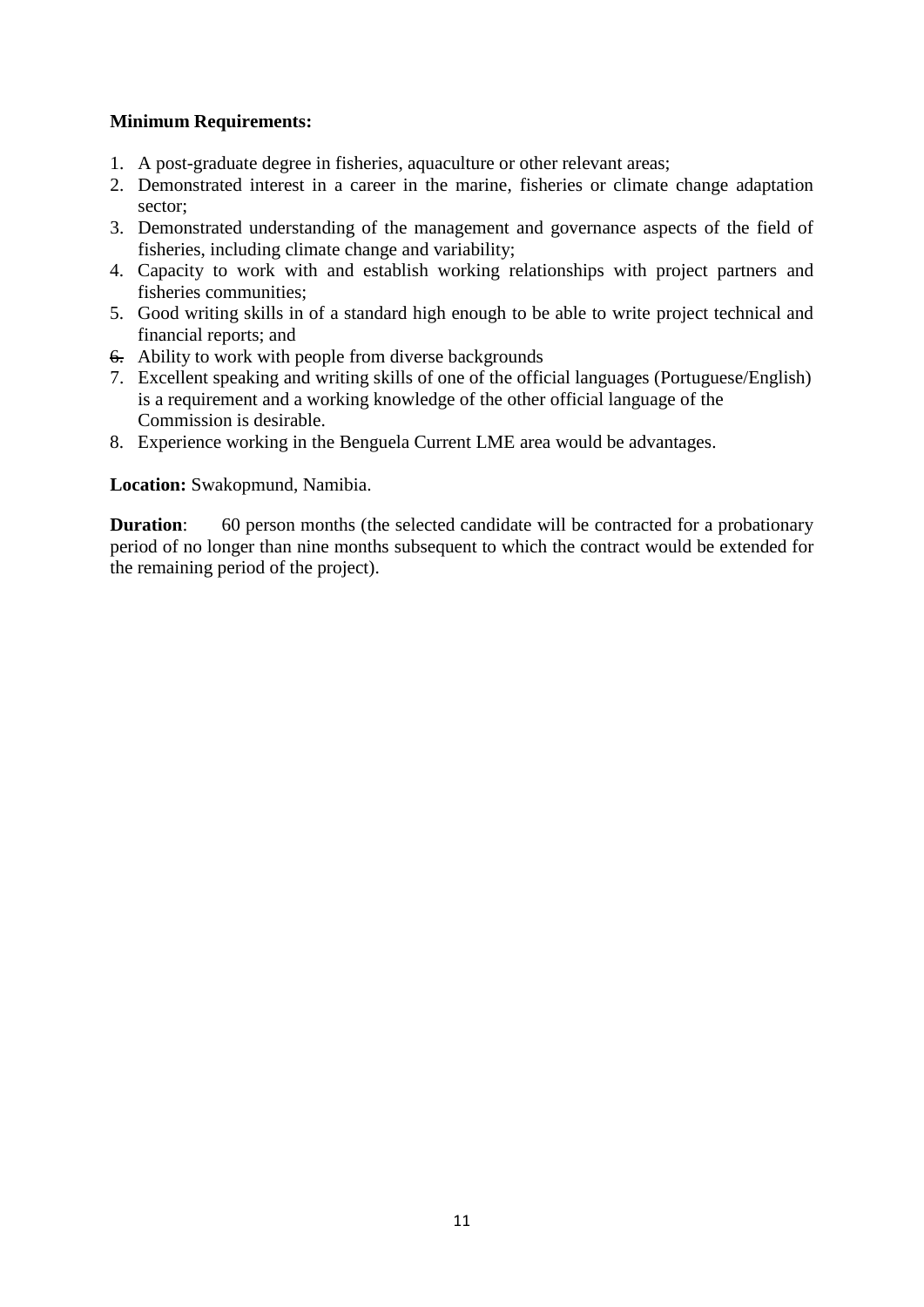### **6. Monitoring and Evaluation Specialist**

## **Background:**

The 5-year project "Enhancing Climate Change Resilience in the Benguela Current Fisheries System" project is a partnership between the Benguela Current Commission, the governments of Angola, Namibia and South Africa, FAO and the Global Environmental facility (GEF). The goal of the project is to build resilience and reduce the vulnerability to climate change of the marine fisheries and mariculture sectors within the BCLME through strengthening adaptive capacity and implementing participatory and integrated strategies in order to ensure food and livelihood security. Specifically the project objectives are: i) to ensure that climate change and variability are recognized as drivers of change in fishery social-ecological systems and that their effects are included in strategic and tactical governance and management; ii) to raise the profile of fisheries and mariculture in local, national and regional policies and programmes addressing development and climate change in order to ensure that the sector is able to make its contribution to development, and receive the necessary attention and resources to maintain and improve this contribution; iii) through a structured vulnerability assessment identify the most vulnerable small-scale fisheries, communities and national or regional fisheries and mariculture, and improve the climate resilience of selected cases of these; iv) to strengthen national and regional services for early warnings of extreme weather events and other climateinduced risks to fisheries; and v) to strengthen capacity throughout the region and amongst all stakeholder groups to assess the risks to their livelihoods and security imposed by climate change and to be able to ensure adaptation to address those risks.

### **Functions and responsibilities:**

Under the general supervision of the Project Coordinator, the M&E Specialist will take the responsibility for planning and implementing the monitoring activities required to evaluate project progress and quality in meeting stated outputs and outcomes. Specifically he/she will:

- 1. Assist the Project Coordinator in the design and establishment of the Project's M&E system;
- 2. Assist the Project Coordinator in the regular monitoring and review of the execution of the Project supported activities, as required;
- 3. Participate and represent the project in collaborative meetings with project partners and Steering Committee meetings, as required;
- 4. Develop and implement project baseline and final surveys for M&E purposes;
- 5. Undertake missions as appropriate to monitor project progress, as required; and
- 6. Develop a M&E overall framework and work plan for the BCC;
- 7. Extraction of important information to assess progress and performance toward achieving critical success factors, targets and indictors as described in the Strategic Action Plan (2015-2019);
- 8. Provide M&E technical assistance (TA) and capacity building to the management team to improve their understanding of M&E;
- 9. Provide TA to the project and BCC with ToR development especially with regard to the alignment/ linkage of outputs/ deliverables to the logframe and M&E framework;
- 10. Support management team with quarterly and annual reporting; Collaborate with staff and implementing partners on qualitative monitoring to provide relevant information for ongoing evaluation of project activities, effects and impacts;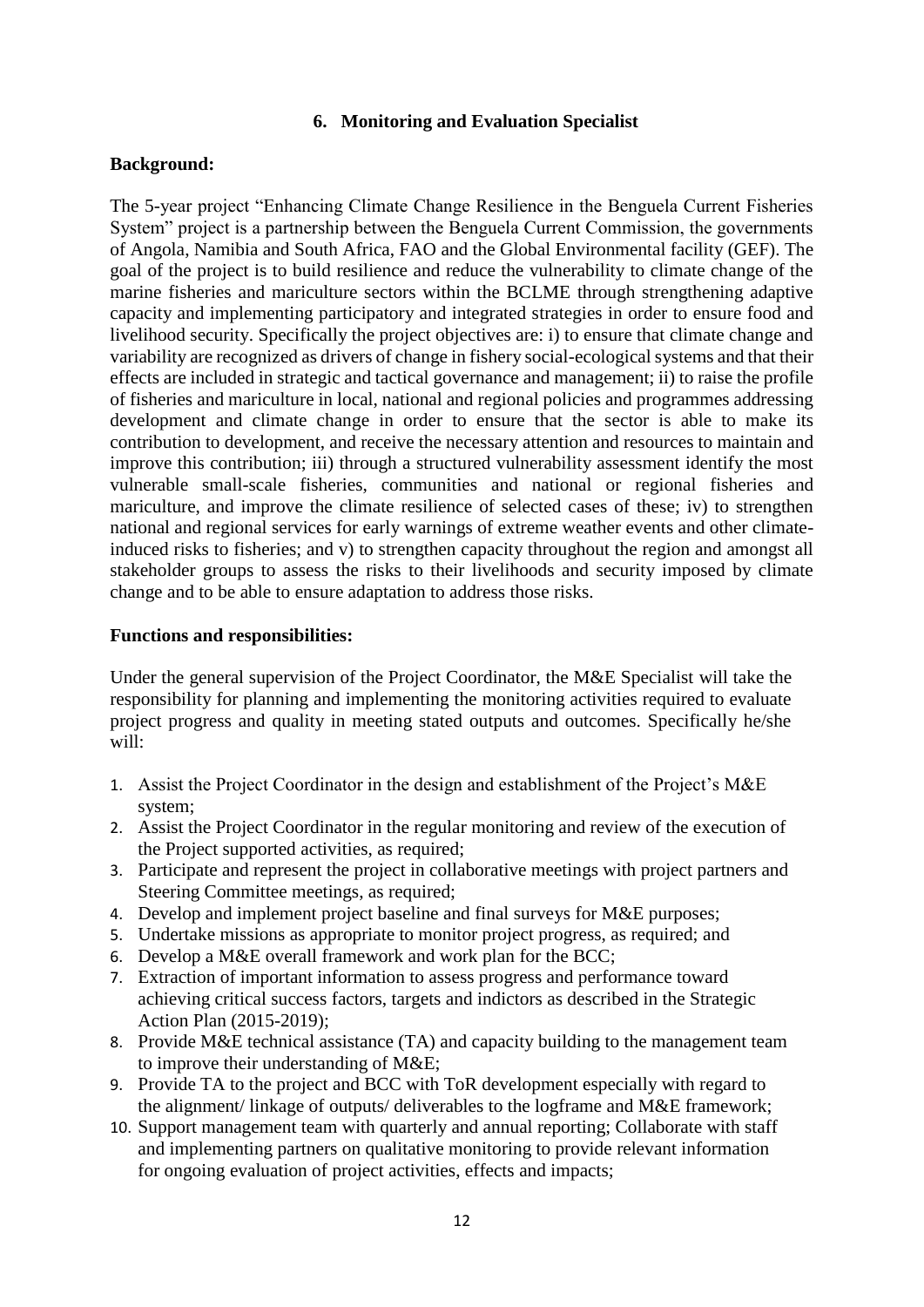- 11. Liaise with project / programme managers in preparing the annual work plans and the budgets and revise the M&E plan and system by seeking stakeholder inputs in order to produce these plans with the full commitment of all involved;
- 12. Liaise the principal investigators and make sure that the implementation of the projects are conducted in an efficient manner by supervising and monitoring project implementation. Ensure that timely decisions on corrective actions are made and implemented;
- 13. Assure that all contractual obligations are adhered to and make the necessary contacts and efforts to ensure implementation meets project targets;
- 14. Based on the AWPB and in particular the programme budgets, design the framework for the physical and process monitoring of project activities;
- 15. Review monitoring reports, analyse them for impact evaluation and to identify the causes of potential bottlenecks in project implementation;
- 16. Ensure that projects implementation comply with the Agreements signed with development partners and that the provisions of the Agreements are fully observed in the design of project M&E;
- 17. Excellent speaking and writing skills of one of the official languages (Portuguese/English) is a requirement and a working knowledge of the other official language of the Commission is desirable.
- 18. Experience working in the Benguela Current LME area would be advantage.
- 19. Perform other related duties as required.

- 1. Advanced university degree in a relevant field such as business administration, social or natural sciences or project management. Relevant specialized courses in M+E would be an advantage;
- 2. A minimum of five years' experience in general programme/project related work, including experience in results-based M&E;
- 3. Proven writing and communication skills;
- 4. Ability to work in an international environment with various partners (including donors), as a member of a team;
- 5. Ability to take initiatives and to work with minimum supervision; and
- 6. Knowledge of FAO and GEF M&E requirements an advantage.

## **Location:** Swakopmund, Namibia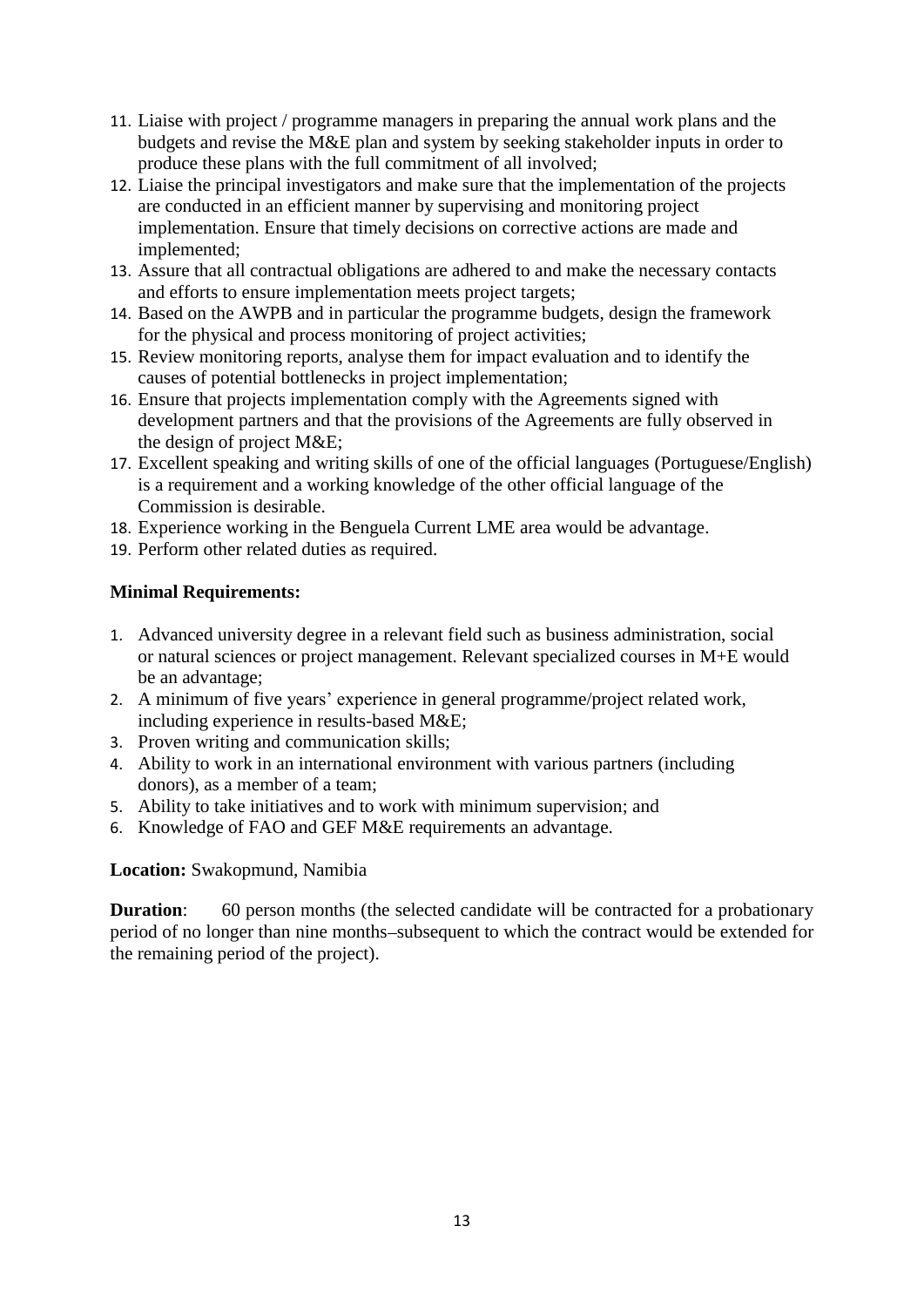### **7. Finance and Procurement Officer**

### **Background:**

The 5-year project "Enhancing Climate Change Resilience in the Benguela Current Fisheries System" project is a partnership between the Benguela Current Commission, the governments of Angola, Namibia and South Africa, FAO and the Global Environmental facility (GEF). The goal of the project is to build resilience and reduce the vulnerability to climate change of the marine fisheries and mariculture sectors within the BCLME through strengthening adaptive capacity and implementing participatory and integrated strategies in order to ensure food and livelihood security. Specifically the project objectives are: i) to ensure that climate change and variability are recognized as drivers of change in fishery social-ecological systems and that their effects are included in strategic and tactical governance and management; ii) to raise the profile of fisheries and mariculture in local, national and regional policies and programmes addressing development and climate change in order to ensure that the sector is able to make its contribution to development, and receive the necessary attention and resources to maintain and improve this contribution; iii) through a structured vulnerability assessment identify the most vulnerable small-scale fisheries, communities and national or regional fisheries and mariculture, and improve the climate resilience of selected cases of these; iv) to strengthen national and regional services for early warnings of extreme weather events and other climateinduced risks to fisheries; and v) to strengthen capacity throughout the region and amongst all stakeholder groups to assess the risks to their livelihoods and security imposed by climate change and to be able to ensure adaptation to address those risks.

#### **Functions and responsibilities:**

The Finance and Procurement Officer will work under the supervision of the Project Coordinator. He or she will have the following responsibilities and functions:

- 1. Be responsible for the day to day management of the project's budget including monitoring of cash availability, and for preparation of budget and project revisions for review by the Project Coordinator;
- 2. Coordinate the project's operational arrangements through contractual agreements with key project partners;
- 3. Be operationally responsible for Letters of Agreement and Executing Agreements with relevant project partners;
- 4. Be in charge of preparing detailed budgets for cash transfer requests based on the AWP/B and project account cash balance;
- 5. Keeping the financial records and regular review of the project account;
- 6. Reviewing the receipts and financial reports submitted by the national project partners and BCC;
- 7. Preparing six-monthly financial statements of expenditures, preparing the personnel and services contracting and procurement documents and participating in contracting and procurement processes including of submission of documentation to FAO for ex-antes clearances, and preparing relevant documents for internal and external financial audits;
- 8. Maintain interdepartmental linkages with the FAO units for donor liaison, Finance, and other units as required;
- 9. Responsible for ensuring accurate recording of all relevant data for financial monitoring;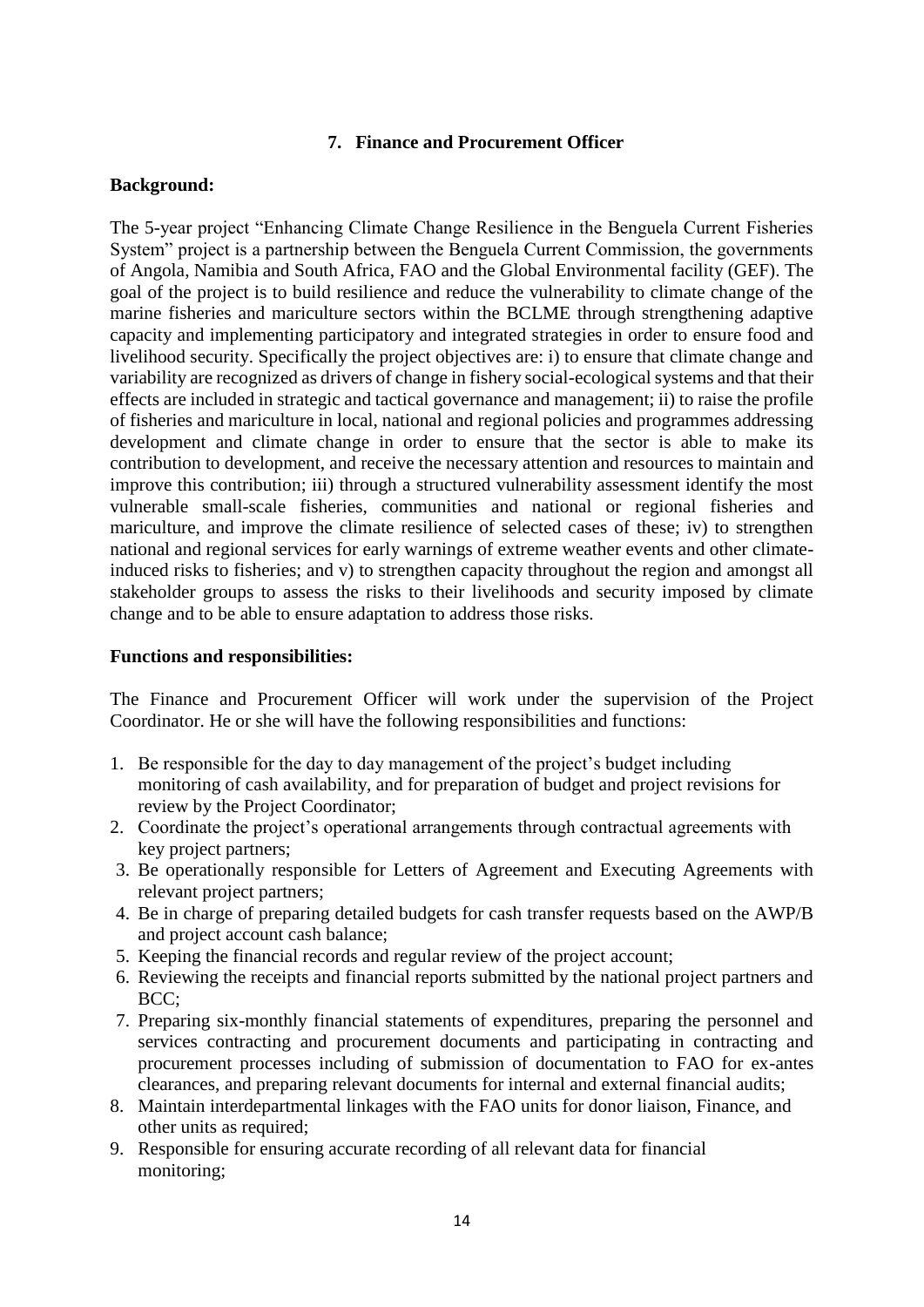- 10. Responsible for ensuring that relevant reports on expenditures, forecasts and closure of projects are prepared and submitted in accordance with defined procedures and reporting formats, schedules and communication channels, as required;
- 11. Implement the policy, procedures and practices governing the acquisition of goods, works and services for the Secretariat and for ensuring that all procurement and contracting is carried out in accordance with this policy.
- 12. Prepare periodic procurement plans, that are updated at least quarterly, for acquiring goods, consultant and non-consultant services needed to implement the projects / programmes of the BCC.
- 13. Advise and train the Secretariat's staff on best procurement practices and contracting methods, monitor compliance with the procurement rules and develop and maintain corporate procurement systems.
- 14. Work closely with suppliers to ensure that the Secretariat receives the best value for money in terms of price, fitness for use, environmental efficiency, maintenance provisions, operating costs, guarantees, delivery and installation, and payment terms.
- 15. Applying the highest level of ethical standards for fair and equitable treatment of suppliers providing goods, works and services to the Secretariat.
- 16. Manage and maintain asset register

- 1. Tertiary qualification in accounting, economics, finance or a directly related field;
- 2. At least five years of experience in managing finance and procurement for a mediumsized or larger organization, project or government department;
- 3. Proven capacity to work with and establish working relationships with government and non-governmental representatives;
- 4. Proven oral and written communications skills in English.
- 5. At least working knowledge of Portuguese and experience working in the Benguela Current LME area would be advantage.

#### **Location:** Swakopmund, Namibia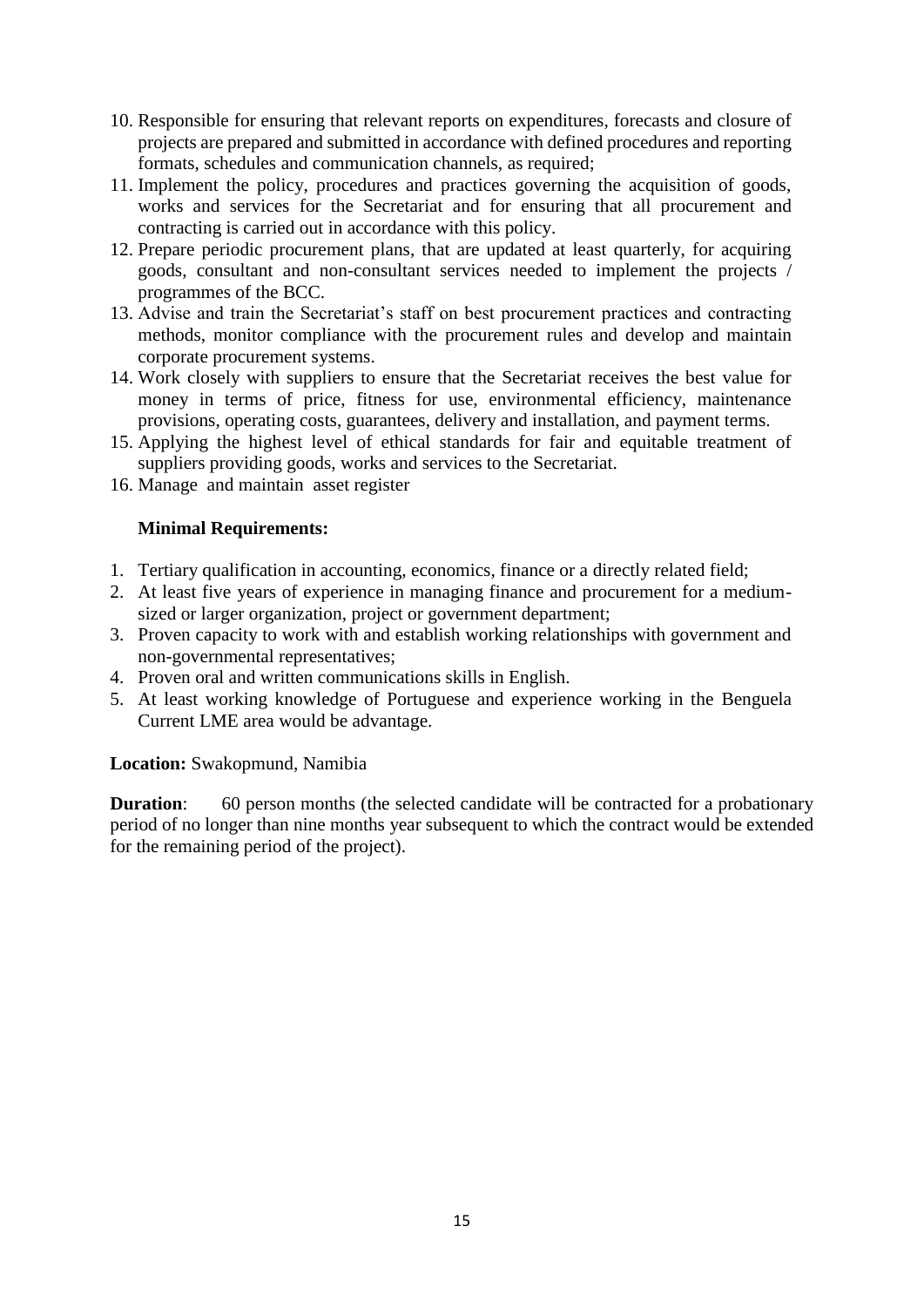#### **8. Communications participation resource person**

## **Background:**

The 5-year project "Enhancing Climate Change Resilience in the Benguela Current Fisheries System" project is a partnership between the Benguela Current Commission, the governments of Angola, Namibia and South Africa, FAO and the Global Environmental facility (GEF). The goal of the project is to build resilience and reduce the vulnerability to climate change of the marine fisheries and mariculture sectors within the BCLME through strengthening adaptive capacity and implementing participatory and integrated strategies in order to ensure food and livelihood security. Specifically the project objectives are: i) to ensure that climate change and variability are recognized as drivers of change in fishery social-ecological systems and that their effects are included in strategic and tactical governance and management; ii) to raise the profile of fisheries and mariculture in local, national and regional policies and programmes addressing development and climate change in order to ensure that the sector is able to make its contribution to development, and receive the necessary attention and resources to maintain and improve this contribution; iii) through a structured vulnerability assessment identify the most vulnerable small-scale fisheries, communities and national or regional fisheries and mariculture, and improve the climate resilience of selected cases of these; iv) to strengthen national and regional services for early warnings of extreme weather events and other climateinduced risks to fisheries; and v) to strengthen capacity throughout the region and amongst all stakeholder groups to assess the risks to their livelihoods and security imposed by climate change and to be able to ensure adaptation to address those risks.

### **Functions and responsibilities:**

The Communications and Participation Resource Person will work under the direct supervision of the Project Coordinator. He or she will have the following responsibilities and functions:

- 1. Develop and implement a communications plan for the project including data collection and management, web-site maintenance and the overall outreach to all the stakeholders and target groups;
	- a. Preparation of communication plan;
	- b. Collection and design of database management of relevant vulnerability and adaptation practices for easy access to general public, policy makers and other target audiences;
	- c. Preparation of information materials and mechanisms for public information and dissemination;
	- d. Consolidation and preparation of background materials for workshops and meetings for the project;
	- e. Responsible in the coordination and preparation of the Project's periodic reporting (Administrative and technical);
	- f. Contribute to the design of a system for and conduct regular monitoring and review of the execution of the components and subcomponents' activities;
	- g. Responsible for the publication and circulation of proceedings and other relevant information and background materials between BCC, FAO and national and international stakeholders;
	- h. Ensure the quality and flow of information in the project website;
	- i. Assist the Project Coordinator in creating awareness and disseminating target project information to the relevant audiences; and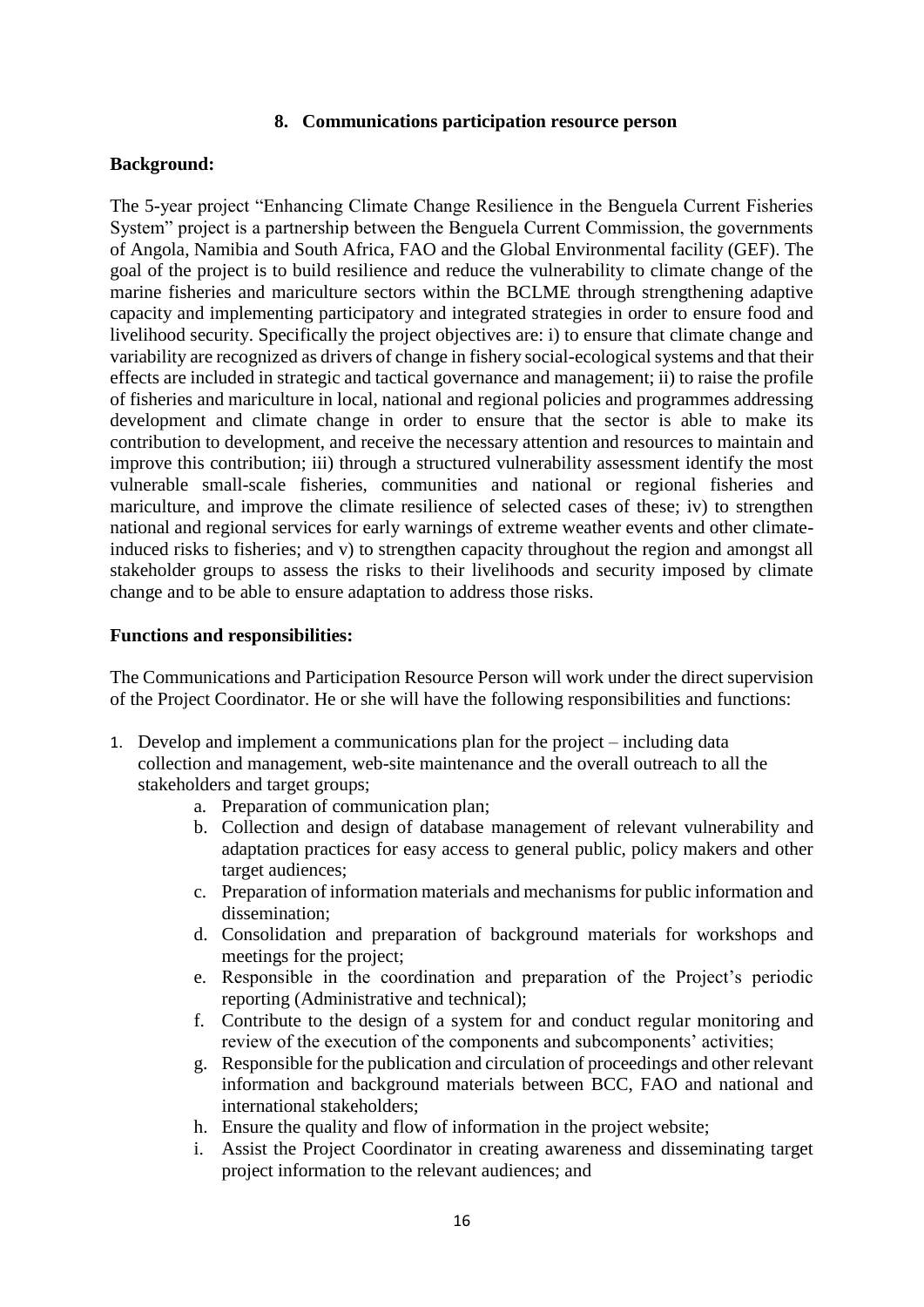- j. Prepare final report of work rendered at the end of his/her assignment.
- 2. Develop and implement a communication plan for the BCC including:
	- a. Develop and implement BCC communication strategy;
	- b. Promote the BCC brand and values to all stakeholders;
	- c. Explore opportunities for appropriate communications activities and to establish effective media links to communicate BCC actions nationally, regionally and globally;
	- d. Represent BCC to the public through expos/trade fares, career fares, television production, printed media of global circulation (e.g. National Geographic)
	- e. Produce in-house a range of communication materials including leaflets and brochures, newsletters;
	- f. Assist with the team in the drafting of quarterly and annual reports including financial and narrative reports to donor / partners;
	- g. Develop online communication materials (e.g. banners, screensavers);
	- h. Keep BCC website up-to-date and populated with latest information;
	- i. Manage and maintain active, interaction social networks platform;
	- j. Assist in writing of resources mobilisation proposals;
	- k. Assist in the planning and organisation of fund-raising meetings
- 3. Provide support to the Project Coordinator and the PIU in all aspects of project implementation including:
	- k. Assistance in the organization and implementation of meetings and activities, including preparation of documents and the reports;
	- l. Assisting the Project's partners in undertaking project activities and liaising with the Project's partners under the supervision of the Project Coordinator;
	- m. Collecting data and information and compiling reports for the project monitoring system;
	- n. Assistance in preparation of Annual Work Plans and technical reports as required;
- 4. Perform other related duties as required.

- 1. A degree in communications, development communications, public relations, marketing, journalism or its equivalent;
- **2.** A minimum of eight years' experience in fields related to the assignment;
- 3. Experience in communications planning and implementation;
- 4. Demonstrated interest in a career in the marine or climate change adaptation sector;
- 5. Capacity to work with and establish working relationships with project partners;
- 6. Ability to work with people from diverse backgrounds
- **7.** Familiar with the BCLME and the application of a multi-sectorial, integrated approach to ecosystem management and sustainable development would be an advantage;
- **8.** Ability to relay technical and scientific information to policy makers and the general public;
- 9. Excellent speaking and writing skills of one of the official languages (Portuguese/English) is a requirement and a working knowledge of the other official language of the Commission is desirable.